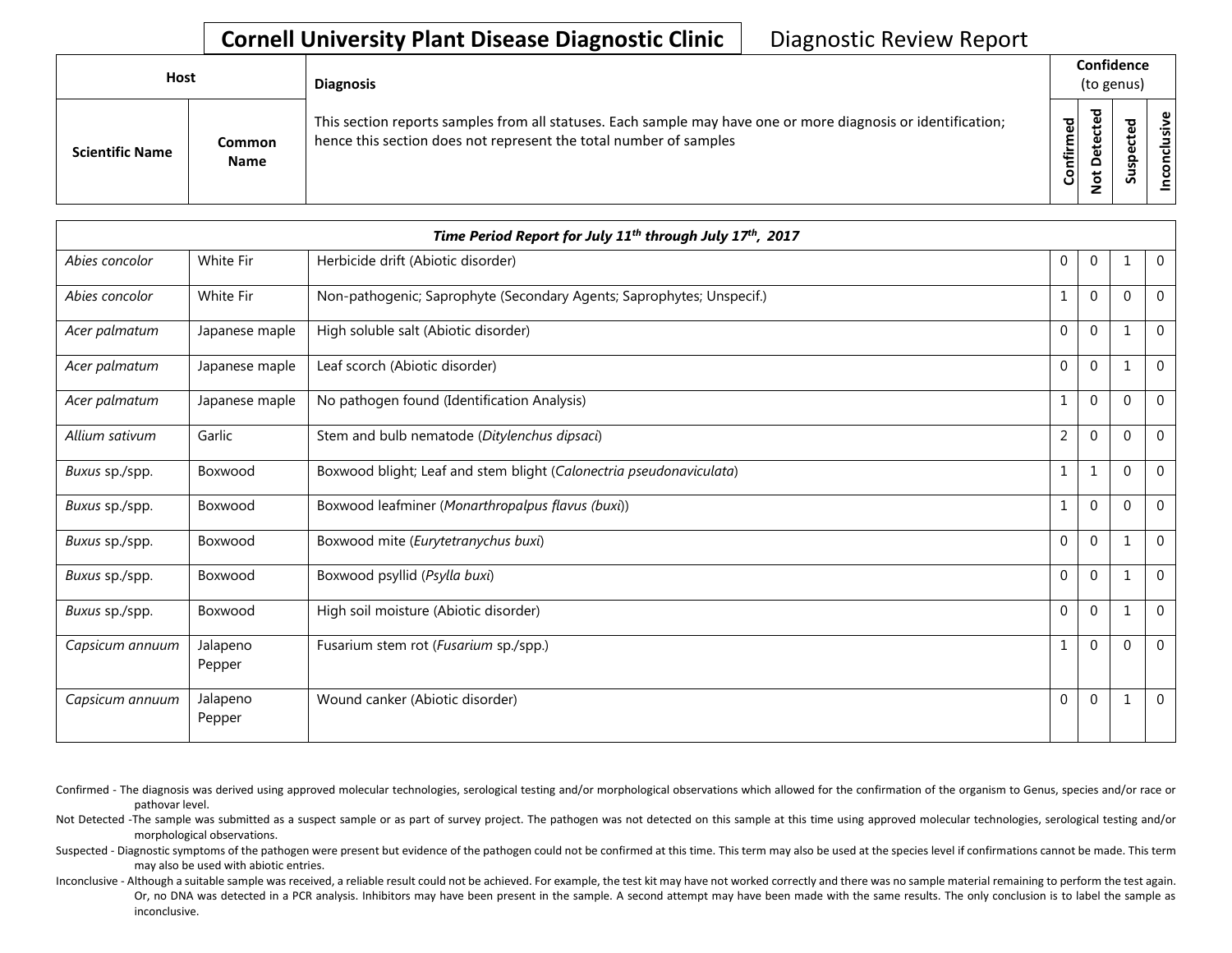| <b>Host</b>            |                       | <b>Diagnosis</b>                                                                                                                                                                   |                   | Confidence<br>(to genus)                          |              |          |  |
|------------------------|-----------------------|------------------------------------------------------------------------------------------------------------------------------------------------------------------------------------|-------------------|---------------------------------------------------|--------------|----------|--|
| <b>Scientific Name</b> | Common<br><b>Name</b> | This section reports samples from all statuses. Each sample may have one or more diagnosis or identification;<br>hence this section does not represent the total number of samples | ω<br>Ē<br>Confiri | ᇃ<br>ပ္က<br>ں<br>ω<br>ىپ<br>ά<br>≏<br>ى<br>Ö<br>- | ᅙ<br>s<br>ഄഁ | ω<br>siy |  |

| Capsicum annuum<br>grossum         | <b>Bell Pepper</b>                                | Insufficient sample (Identification Analysis)                         |              | $\overline{0}$ | $\Omega$     | $\mathbf{0}$   |
|------------------------------------|---------------------------------------------------|-----------------------------------------------------------------------|--------------|----------------|--------------|----------------|
| Cucurbita<br>moschata<br>butternut | Butternut<br>Squash                               | Additional sample requested (Identification Analysis)                 | $\mathbf{1}$ | $\mathbf{0}$   | $\Omega$     | $\mathbf 0$    |
| Cucurbita<br>moschata<br>butternut | Butternut<br>Squash                               | Non-pathogenic; Saprophyte (Secondary Agents; Saprophytes; Unspecif.) | 1            | $\mathbf{0}$   | $\Omega$     | $\Omega$       |
| Cucurbita<br>moschata<br>butternut | Butternut<br>Squash                               | Unknown abiotic disorder (Abiotic disorder)                           | $\Omega$     | $\mathbf{0}$   | 1            | $\mathbf 0$    |
| Fragaria x<br>ananassa             | Commercial<br>Strawberry;<br>garden<br>strawberry | Crown and root rot (Phytophthora sp./spp.)                            | $\mathbf{0}$ | 2              | $\Omega$     | $\Omega$       |
| Fragaria x<br>ananassa             | Commercial<br>Strawberry;<br>garden<br>strawberry | Non-pathogenic; Saprophyte (Secondary Agents; Saprophytes; Unspecif.) | $\mathbf{1}$ | $\Omega$       | $\Omega$     | $\overline{0}$ |
| Ilex crenata                       | Japanese Holly                                    | Black root rot (Thielaviopsis basicola)                               | $\mathbf{1}$ | $\mathbf{0}$   | $\Omega$     | $\mathbf 0$    |
| Ilex crenata                       | Japanese Holly                                    | High soil moisture (Abiotic disorder)                                 | $\mathbf{0}$ | $\mathbf{0}$   |              | $\mathbf 0$    |
| Juniperus sp./spp.                 | Juniper                                           | Root damage (Abiotic disorder)                                        | $\mathbf 0$  | $\mathbf{0}$   | $\mathbf{1}$ | $\overline{0}$ |

Confirmed - The diagnosis was derived using approved molecular technologies, serological testing and/or morphological observations which allowed for the confirmation of the organism to Genus, species and/or race or pathovar level.

Not Detected -The sample was submitted as a suspect sample or as part of survey project. The pathogen was not detected on this sample at this time using approved molecular technologies, serological testing and/or morphological observations.

Suspected - Diagnostic symptoms of the pathogen were present but evidence of the pathogen could not be confirmed at this time. This term may also be used at the species level if confirmations cannot be made. This term may also be used with abiotic entries.

Inconclusive - Although a suitable sample was received, a reliable result could not be achieved. For example, the test kit may have not worked correctly and there was no sample material remaining to perform the test again. Or, no DNA was detected in a PCR analysis. Inhibitors may have been present in the sample. A second attempt may have been made with the same results. The only conclusion is to label the sample as inconclusive.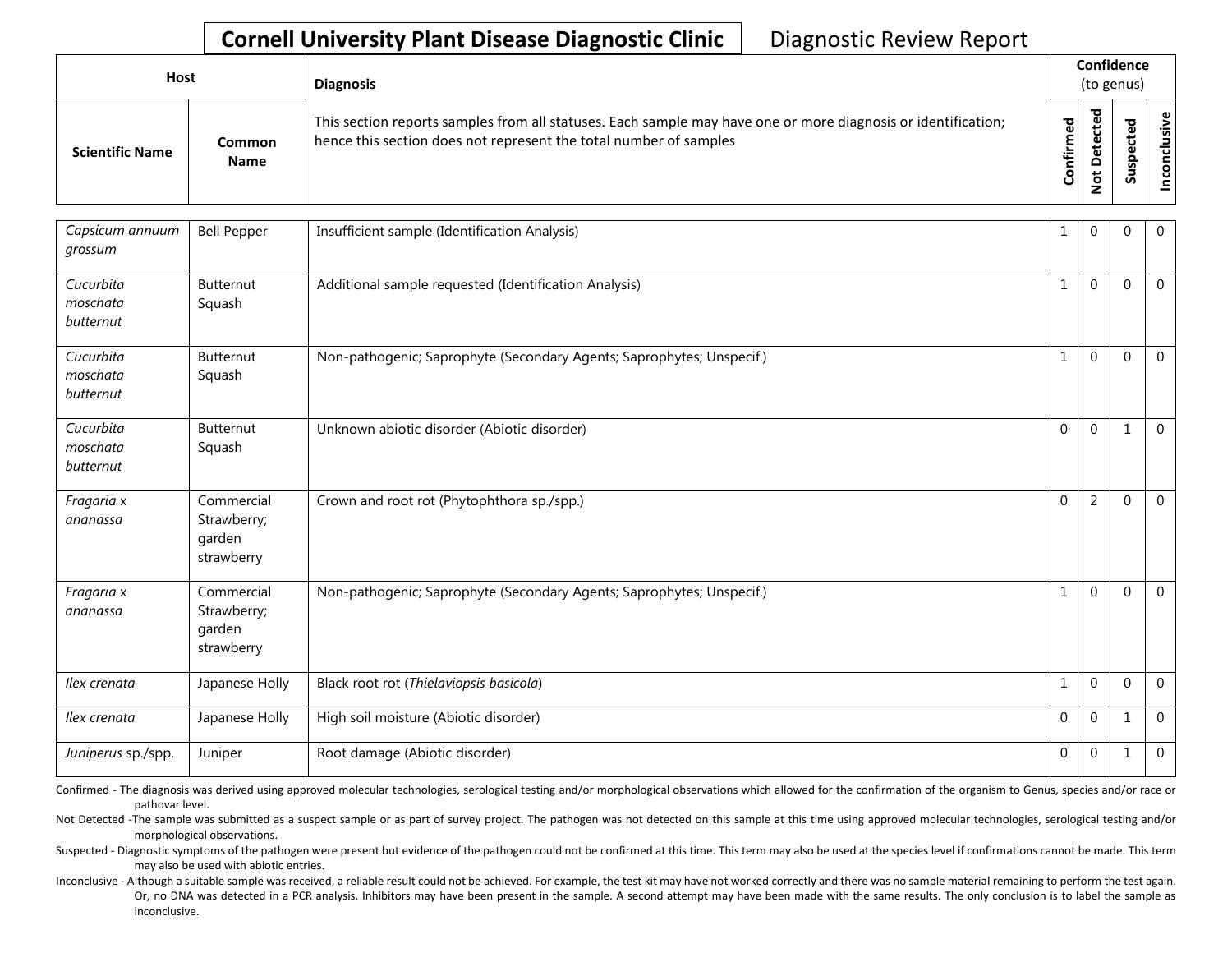| <b>Host</b>            |                       | <b>Diagnosis</b>                                                                                                                                                                   |                          | Confidence<br>(to genus)                        |              |                             |  |
|------------------------|-----------------------|------------------------------------------------------------------------------------------------------------------------------------------------------------------------------------|--------------------------|-------------------------------------------------|--------------|-----------------------------|--|
| <b>Scientific Name</b> | Common<br><b>Name</b> | This section reports samples from all statuses. Each sample may have one or more diagnosis or identification;<br>hence this section does not represent the total number of samples | ဥ<br>Ē<br>≐.<br><b>G</b> | ᅙ<br>ڣ<br>ں<br>ω<br>ىپ<br>ω<br>۵<br>پ<br>Ö<br>- | ᇃ<br>S<br>ഄഁ | $\mathbf \omega$<br>.≥<br>š |  |

| Juniperus sp./spp.         | Juniper                              | Unspecified pathology (Lophodermium sp./spp.)                         | 1              | 0            | 0            | $\overline{0}$ |
|----------------------------|--------------------------------------|-----------------------------------------------------------------------|----------------|--------------|--------------|----------------|
| Lycopersicon<br>esculentum | Tomato                               | Fusarium stem rot (Fusarium sp./spp.)                                 | 1              | $\mathbf{0}$ | $\Omega$     | $\overline{0}$ |
| Lycopersicon<br>esculentum | Tomato                               | Wound canker (Abiotic disorder)                                       | $\mathbf{0}$   | $\mathbf{0}$ | $\mathbf{1}$ | $\overline{0}$ |
| Lycopersicon<br>esculentum | Tomato                               | Refer'd to private testing lab (Identification Analysis)              | $\overline{2}$ | $\mathbf{0}$ | $\Omega$     | $\overline{0}$ |
| Pinus mugo                 | Mugo Pine;<br>swiss mountain<br>pine | Western gall rust (Endocronartium harknessii)                         | $\mathbf{1}$   | $\mathbf{0}$ | $\Omega$     | $\overline{0}$ |
| Pinus sp./spp.             | Pine                                 | Insect damage (Unidentified Insect)                                   | $\mathbf{1}$   | $\mathbf 0$  | $\mathbf{1}$ | $\overline{0}$ |
| Pinus sp./spp.             | Pine                                 | Diplodia tip blight; Canker (Diplodia sapinea)                        | $\mathbf{1}$   | $\mathbf{0}$ | $\Omega$     | $\overline{0}$ |
| Pisum sativum              | Dry Field peas                       | Phoma medicaginis var. pinodella                                      | 1              | $\mathbf{0}$ | $\Omega$     | $\overline{0}$ |
| Solanum<br>tuberosum       | Potato                               | Potato black leg; Stem rot (Dickeya sp.)                              | $\mathbf{1}$   | $\mathbf{0}$ | $\Omega$     | $\overline{0}$ |
| Solanum<br>tuberosum       | Potato                               | Late blight (Phytophthora infestans)                                  | 1              | $\mathbf{0}$ | $\mathbf{0}$ | $\overline{0}$ |
| Tsuga canadensis           | Eastern<br>Hemlock                   | Non-pathogenic; Saprophyte (Secondary Agents; Saprophytes; Unspecif.) | $\mathbf{1}$   | $\mathbf{0}$ | $\mathbf 0$  | $\overline{0}$ |

Confirmed - The diagnosis was derived using approved molecular technologies, serological testing and/or morphological observations which allowed for the confirmation of the organism to Genus, species and/or race or pathovar level.

Not Detected -The sample was submitted as a suspect sample or as part of survey project. The pathogen was not detected on this sample at this time using approved molecular technologies, serological testing and/or morphological observations.

Suspected - Diagnostic symptoms of the pathogen were present but evidence of the pathogen could not be confirmed at this time. This term may also be used at the species level if confirmations cannot be made. This term may also be used with abiotic entries.

Inconclusive - Although a suitable sample was received, a reliable result could not be achieved. For example, the test kit may have not worked correctly and there was no sample material remaining to perform the test again. Or, no DNA was detected in a PCR analysis. Inhibitors may have been present in the sample. A second attempt may have been made with the same results. The only conclusion is to label the sample as inconclusive.